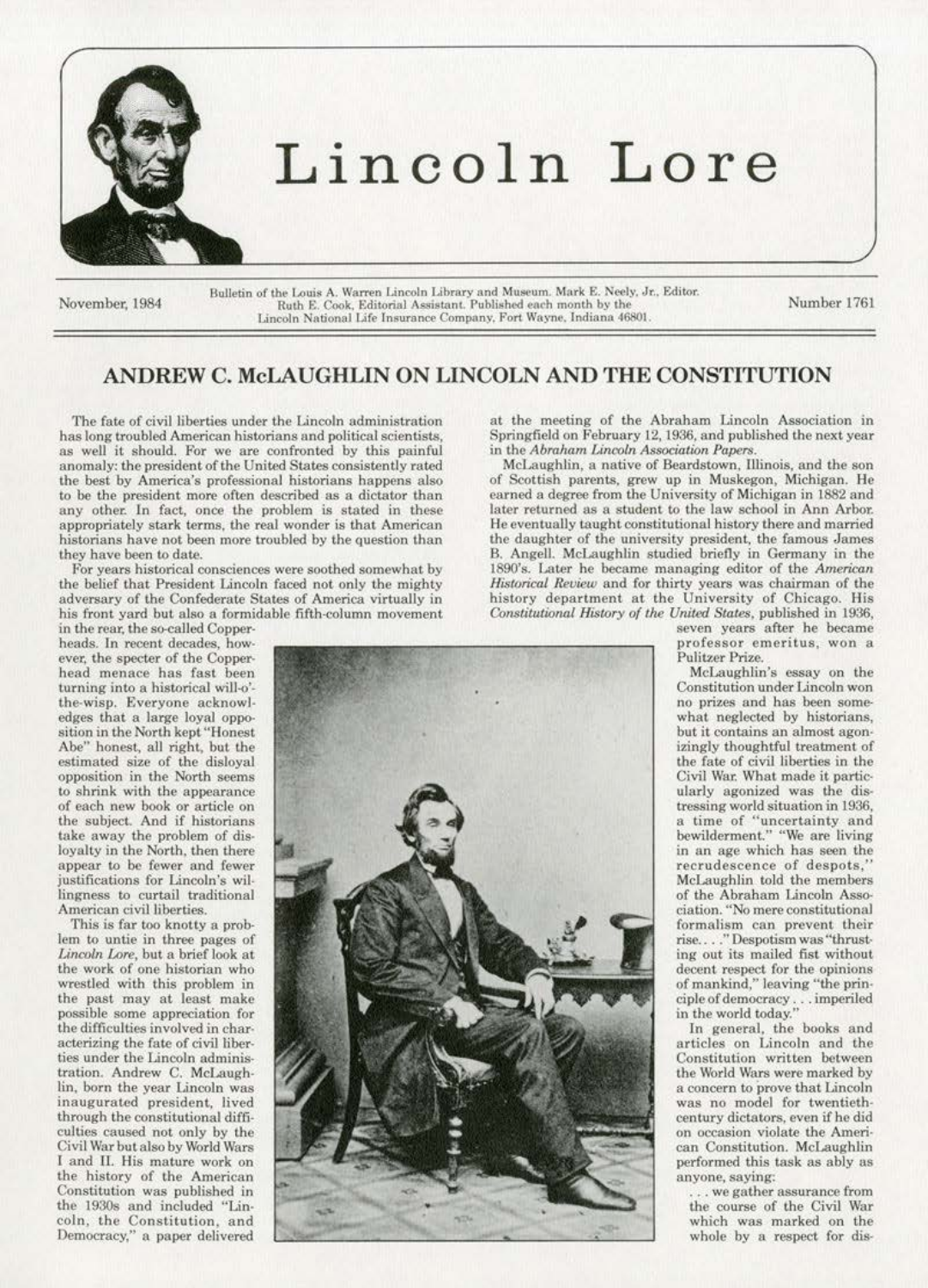cussion, for freedom of the press. for open election, for the maintenance of legislative debate. So we must remind ourselves of the simple fact that it was not what Lincoln did, but what he failed to do and did not attempt to do, which constitutes the center of his greatness as a democratic leader.

ln other words, Lincoln did not. postpone elections, outlaw opposition parties, or disallow criticism of his administration in Congress or the press. He missed his golden opportunity to begin establishing a dictatorship by postponing the election of 1864 -because he had no desire to become a dictator.

Yet President Lincoln certainly exercised some powers previously unknown to the Constitution, and such actions as he took in some cases might be the very methods of establishing a dictatorship. Arbitrary arrests seem to have made McLaughlin especially uncomfortable. They were, he admitted,

... the favorite and indispensable agencies of tyranny. What prevents them from becoming the foundation of a despotic government or from being used with crafty cruelty or high injustice? Once again it is the conscience, the moral attitude, the sense of civic duty, and the respect for law in the breast of the man that wields this enormous and dangerous power...

This left McLaughlin uncomfortable still, and it leaves readers today uneasy as well.

From today's perspective McLaughlin's interpretation seems less than adequate because of the almost nervous brevity of his treatment of the problem of arbitrary arrests. Here was a power which could bring cruelty and injustice in the short run and tyranny in the long run, but McLaughlin essentially begged off discussing it fully. "It is quite impossible," he pleaded, "to discuss here in detail the arbitrary arrests which were frequently made during the war.'' He told the Abraham Lincoln Association members simply, ''The President hesitatingly and, I think, reluctantly acquiesced in the practice of imprisonment without a judicial trial because of the necessity of the situation." He "was confronted," after all. "with the most severe and dangerous crisis in American history."

Hesitation and reluctance seem difficult to find nowadays when historians survey Lincoln's record on arbitrary arrests. Suspending tbe privilege of the writ of habeas corpus in certain areas was among the earliest acts of the Lincoln administration. Indeed, it was first ordered less than two weeks after the firing on Fort Sumter, extended several times thereafter, and adhered to as a policy throughout the wat. To say that Lincoln was hesitant in this case would be roughly equivalent to saying he was hesitant to impose a blockade on the South.

McLaughlin dealt with the issue of arbitrary arrests at somewhat greater length in A Constitutional History of the *United States, but, it must be said, with an equally unsatis*factory - with an almost evasive - sketchiness. Dealing with the problem of their frequency and extent. McLaughlin said:

We can scarcely estimate with even an approach to accuracy how many persons were thus arrested beyond the area of actual conflict. The number reached into the thousands, if arrests for all causes be counted; and with this vague statement we may perhaps content ourselves. Competent investigators have found exact enumeration impossible.

Secret societies were formed - the Knights of the Golden Cirele and the Order of American Knights, later the Sons of Liberty. How many persons were enrolled among the Knights, no one can say. General H.B. Carrington, who was in the northwest during the war and knew conditions in the most deeply-infected region - the southern portions of Ulinois, Indiana, and Ohio-, asserted that there were 70,000 members of the order in Illinois and 87,000 in Indiana.

In this passage, McLaughlin professed a historical agnos· ticism about both the number of arbitrary arrests and the number of organized disloyalists, but he betrayed a willingness to "tilt," as the modern diplomatic expression puts it, in favor of the administration in power. General Carrington's estimates were, if anything, less reliable than those of the historians who investigated arbitrary arrests. Equally precise figures for the latter, ranging from 38,000 to 13,535 (after February 1862), were available in the literature McLaughlin read, but he did not throw them out for the reader's consideration as he did the estimates of disloyalty. Locating those arrests which fell "beyond the area of actual confljct'' would have been especially difficult, it is true, but, on the whole, there is a certain subtle lack of balance and fairness in the passage quoted above.

McLaughlin's discussion of arbitrary arrests in his *Constitutional History* was not by any means a whitewash of the Lincoln administration. He admitted that arbitrary arrests "took place not alone in areas where many persons were known to be secretly disloyal and engaged in more or less active conspiracies, but also in regions where there was no evidence of widespread disaffection or of dangerous combinations." And before the members of the Abraham Lincoln Association, McLaughlin said finally: ''And yet, l think the evidence appears to show that arbitrary arrests seriously endangered the Union cause and perhaps, almost. certainly in extreme cases, did more harm than good."

"And yet"  $\dots$  "I think"  $\dots$  "appears"  $\dots$  "perhaps"  $\dots$ "almost certainly." Professor McLaughlin wrestled with the subject, tried his best to be fair, defended Lincoln without whitewashing him, and thrashed around looking for another solution to the problem. What he came up with did not entirely ease his doubts, but it showed a healthy respect for the facts of the case. Not at all satisfied with the easy answer that everythjng was all right because Abraham Lincoln was a nice man, McLaughlin came up with a vague but farther· reaching answer. That answer at least recognized that arbitrary arrests represented a far-flung policy too extensive in scope and too disturbing in depth to be explained away by pointing to the virtues of one individual attempting to oversee that policy as well as the greatest war in American history and a revolution in race relations. He expressed it this way in his *Cot,stilutional History.* 

That a president armed with the "war power" may some day wreck the whole constitutional system is theoretically possible, and the dictator, if he ever appears, may discover precedents in the conduct of Lincoln. But one thought continues to force itself upon us . . .: it is not a written constitution, not the slogan a government of laws and not of men, not formulated doctrines, but. the spirit of a people which is actually potent; without a democratic-minded people democratic government is at best a hollow pretense.

The biographical sketch of Andrew C. McLaughlin which appears in the distinguished *Dictionary of American Biography* states that "he was never as deeply influenced by German historical or political scholarship as were some of his ... colleagues at the University of Chicago." But McLaughlin's view of the Constitution. as evidenced in his writing on that. document's time of deepest crisis, reveals a profound debt to the currents of German scholarship, with its emphasis on organismic theories of the state and its hostility to formulated doctrines and written plans of society. Before the Abraham Lincoln Association, he praised its namesake thus:

. . . the times called for more than highly technical legalistic analysis. He [Lincoln] did not ignore legal forms and prohibitions or sweep them aside with an impatient gesture; he was forced to go beyond them, or rather, he penetrated to the foundations of a democratic government. restrained by law.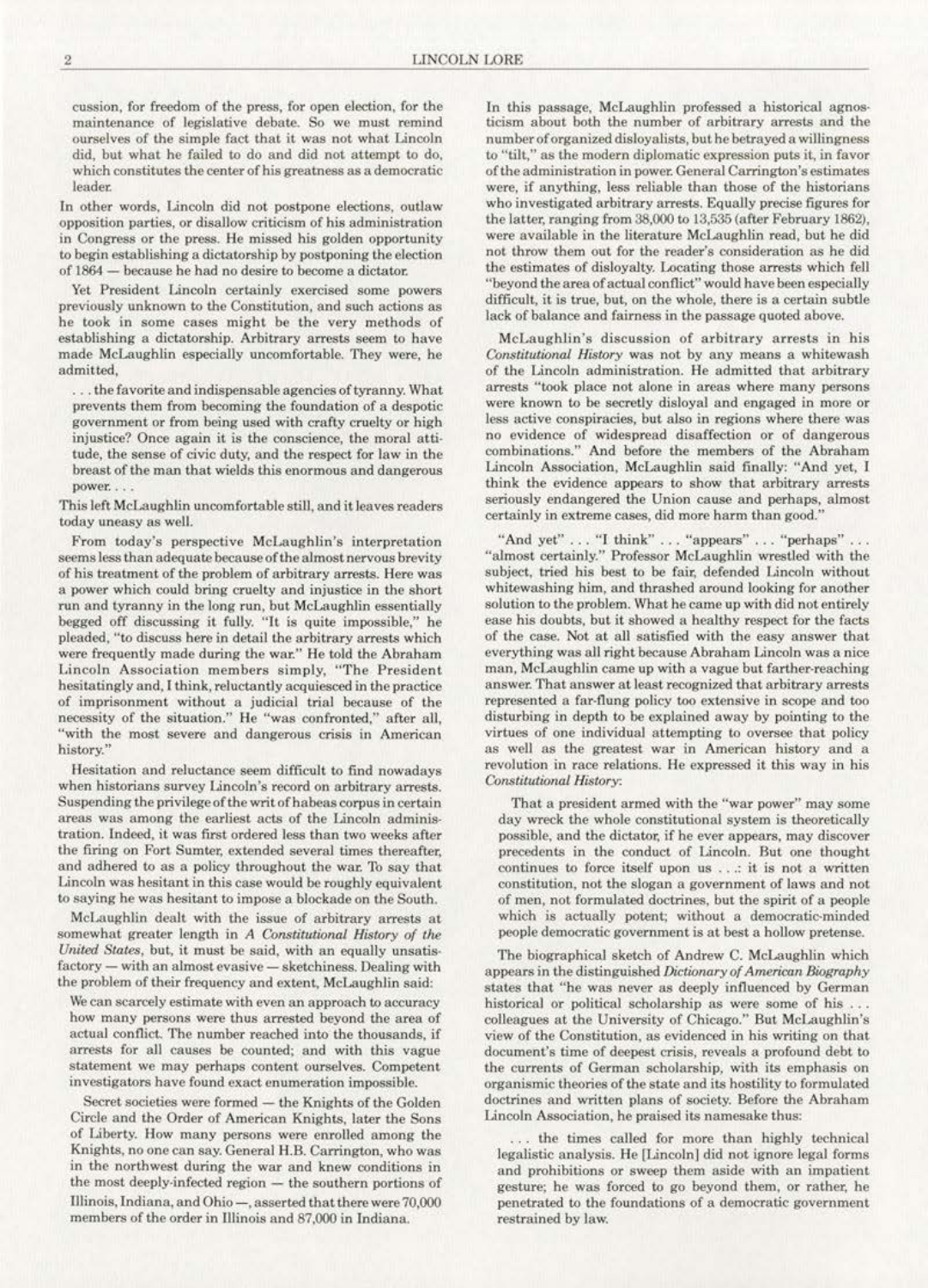A constitution need not be looked upon as only a piece of parchment stored away in a safe, free from the prying eyes of the multitude, consigned to the clever exposition of politicians and subjected to the astute argument of jurists. In a very real sense the actual structure of a nation ... is something more than a document and all the incrustations of statutes and judicial interpretations; it includes the common and conventional attitudes of the citizens, the principles which animate them, their substantial concepts of justice, liberty, and safety, their readiness to be ruled by others or their determination to compel their rulers to serve them. To the extent that a formal written constitutional system or any other kind of constitution is at variance with the character of a people, it is wanting in substantial reality.

I may be taking liberties with the word "constitution" when I include within it the actual life and the living philosophy of a nation. But probably no one will seriously object to the statement that, in a country which is more than merely a pretended democracy, there is and must be conformity between legal practices and underlying fact. There is, however, more to be said: a nation is a living thing. the product of vital forces; it transcends all written words; it embodies the thoughts, the traditional beliefs, the inherited tone and temper of the people. "The mystic cords of memory, stretching from every battlefield and patriot grave to every living heart and hearthstone" - these are in part the foundations of any constitutional system, and, above all, of a system founded on the principles of democracy. If memories are benumbed, if men have forgotten achievements, failures, and aspirations, the nation loses its character, its sense of self, its very essence; and constitutional forms are likely to give way to tumult or be dissipated by the spirit of distraction and essential uncertainty.

Now, McLaughlin himself characterized the times as these "days of uncertainty and bewilderment." Could he have been afraid that precisely that loss of character mentioned above was occurring in the Western democracies of his own day?

An answer to this question will have to wait on a little further analysis of Professor McLaughlin's view of Lincoln and the Constitution. The constitution McLaughlin described above may well be too misty and mystical to offer much in the way of aid to the study of the United States Constitution during the Civil War, but his use of the idea reveals McLaughlin's conscientious search for answers to the problem of arbitrary arrests beyond the mere personality of Abraham Lincoln. Thus McLaughlin asserted that arbitrary arrests failed to become instruments of tyranny in the Civil War not only because of Lincoln's personal sense of civic duty but because of the values generally shared in his society: "... this sense of civic duty must be maintained and strengthened by the unfaltering devotion of the people to the primary principle of free government." In other words, a majority of the people in the North sustained Lincoln's attempts to save the country and its Constitution without losing their sense that the measures used by Lincoln were temporary and extraordinary.

Unlike some earlier writers on the subject, McLaughlin had no interest in finding precedents for expanding the power of the president vis-as-vis the other branches of government:

Forty years and more after the Civil War, Theodore Roosevelt asserted that he had acted on the Jackson-Lincoln theory of the presidency. I have spent many hours of perplexing thought in an endeavor to interpret that declaration and to discover its validity. . . . Lincoln sought not to magnify the office or to disregard the Constitution but to save it.... i have discovered no evidence of any particular additions to that office which were applicable to a state of peace and not of war. If we seek to find a single

principle of Lincoln's administration, we shall not find it to be an attempt so to interpret the Constitution as to expand presidential authority on the general theory of the paternalistic duty of the president, as the steward of the people, to promote the general welfare.

Nor did Professor McLaughlin seek to excuse the actions of the United States president in 1936, Franklin D. Roosevelt. McLaughlin delivered his paper in Springfield in the shadow of the court-packing controversy and allowed himself this aside

To pack a court in order to overthrow a decision interfering with partisan purposes or individual desires has been properly condemned in this country as a dangerous and demoralizing proceeding; but if the court should be deliberately packed, the process might not be technically unconstitutional; it might and probably would insult and assault the very spirit of the Constitution....

To return now to the question of McLaughlin's own frame of mind at the time he wrote about Lincoln and the Constitution. one finds that the biographical sketch in the Dictionary of American Biography suggests faltering confidence by the 1930s: "The loss of his son Rowland, killed in action in France in 1918, the failure of Wilsonian idealism, and the repudiation of the League of Nations severely tried McLaughlin's faith and optimism, yet he did not give way to cynicism or despair." No, he did not, but the uncertainties of his defense of Lincoln do seem to suggest some rather profound doubts.

These doubts may show up more clearly in his writings on Lincoln and on arbitrary arrests for another reason. The biographical sketch fails to mention that during World War I Professor McLaughlin worked for the Committee on Public Information, an agency which organized intellectuals to produce propaganda for the American war effort. He aided the authors of German Plots and Intrigues in the United States during the Period of Our Neutrality, published in July 1918. McLaughlin himself had justified intervention in the war and criticized American isolationism in an article in History Teacher's Magazine in June 1917. He went on a lecture tour in England in 1918, arguing for Woodrow Wilson's policy of making the Monroe Doctrine a worldwide policy.

Of course, such activities have a rather magnified significance since the publication of George Orwell's 1984 and in light of rather revolting modern developments in government uses of mass media. But still, one cannot regard a scholar's work on the subject of the Constitution in wartime with easy confidence in its objectivity when one learns that the scholar wrote propaganda for a wartime government. Perhaps some of Professor McLaughlin's uneasiness about the fate of American civil liberties under Lincoln's administration stemmed from his own personal knowledge of the new abilities of wartime governments to reshape the sensibilities of the democracy that underlay the Constitution and ultimately provided the only true safeguards of civil liberties.

### **NOW AVAILABLE**

Changing the Lincoln Image by Harold Holzer, Gabor S. Boritt, Mark E. Neely, Jr. An update of The Lincoln Image.

For a copy write: Louis A. Warren Lincoln Library and Museum P.O. Box 1110 Fort Wayne, Indiana 46801